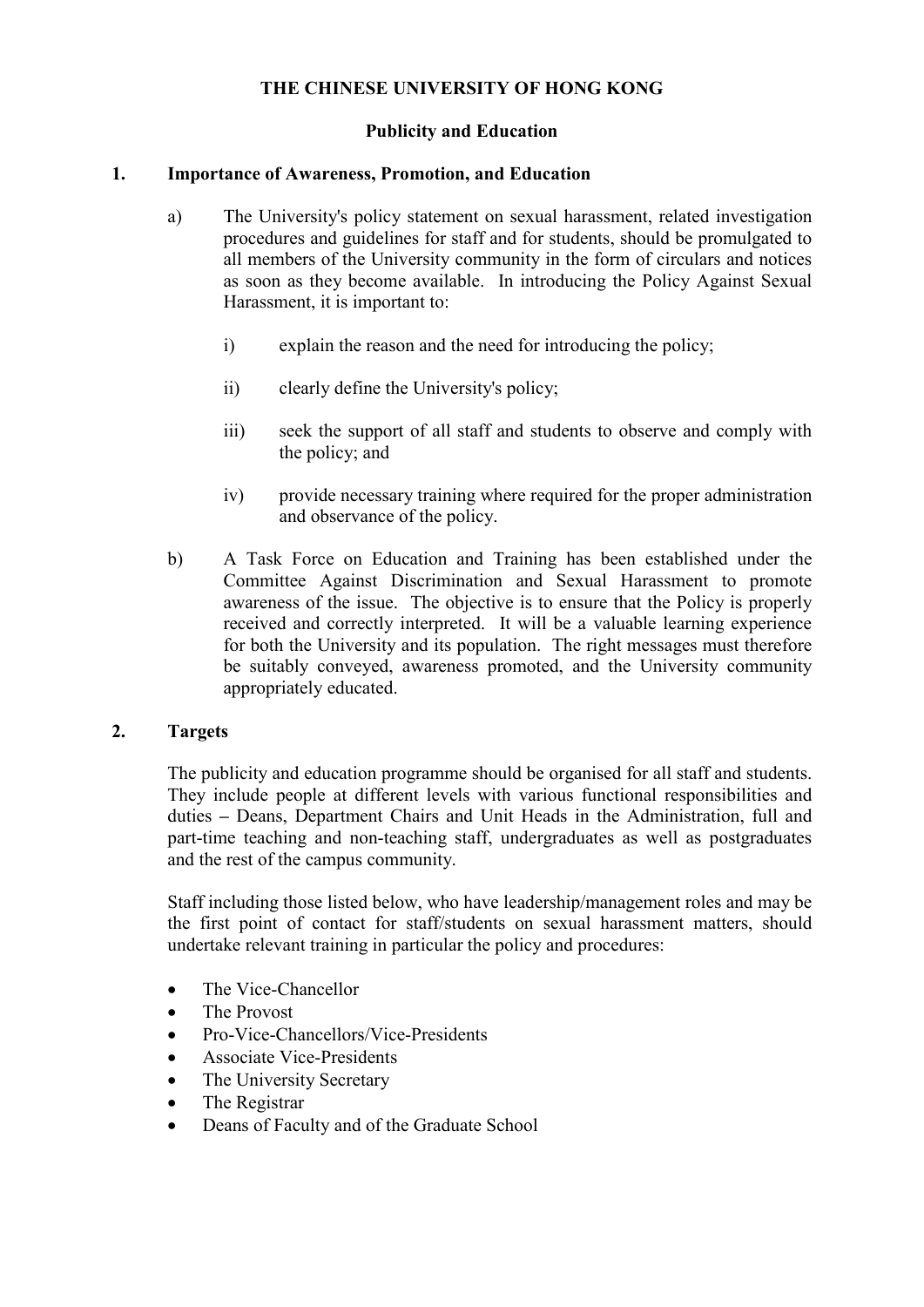- Department Chairs
- Faculty and College Secretaries
- Heads of Administrative Units
- College Heads and Masters
- University and College Deans of Students
- All members of the Committee Against Discrimination and Sexual Harassment
- All members of the Panel Against Discrimination and Sexual Harassment
- All members of the Task Force on Education and Training

## **3. How the Policy Should be Publicized and Awareness Training Provided**

- a) The policy, procedures, general information as well as sources of further information should be disseminated through campus computerized network to all LAN users and published in the CUHK Newsletter, College newsletters, the Campus Community Newspaper, and student publications such as CU Student.
- b) Policies, procedures and guidelines for the reporting, receiving and filing of complaints should be included in the Staff Handbooks and Student Handbook.
- c) To implement the policy, procedure and guidelines and to increase awareness of sexual harassment problems, educational seminars and programmes should be arranged for various target groups:
	- i) Seminars for Department/Unit Heads, administrators and other selected personnel who may help to promote the policy and serve as resource persons and as advisors of their respective units.
	- ii) Talks may be arranged for staff members through CUTA, staff unions, etc. to heighten their sensitivity to the issue and their awareness of their role in discouraging harassing behaviour.
	- iii) Programmes for similar purposes may be arranged for students by the Office of Student Affairs and the Colleges' Dean of Students' Offices.
	- iv) The Colleges may also support the Policy by including talks on the subject during their weekly/monthly assemblies.